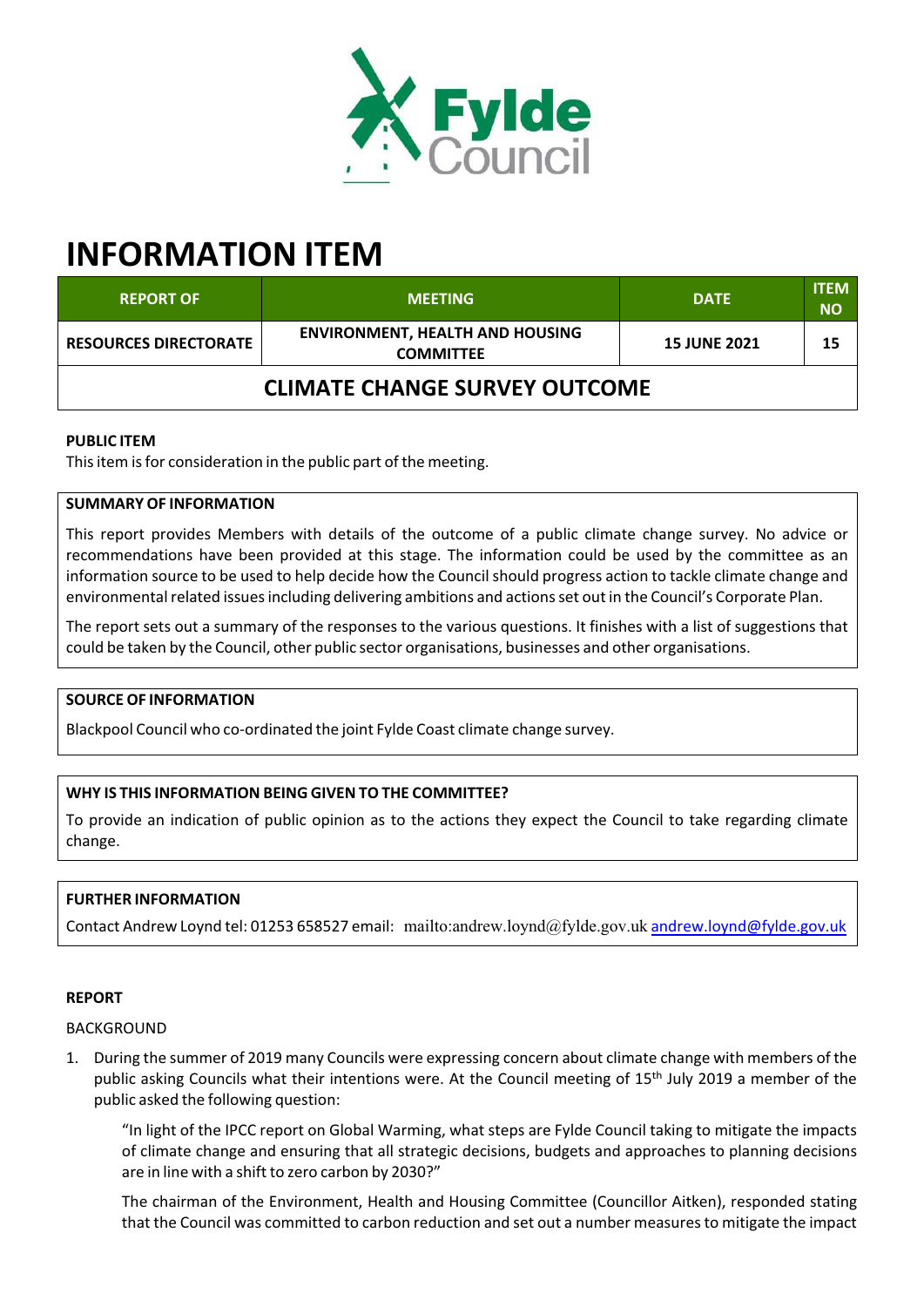of climate change. The chairman stated that these existing strategies would be further developed in the new four‐year Corporate Plan, and the Council would look to introduce new measures in line with the IPCC report that would embed carbon reduction throughout its service provision.

The member of the public asked a supplementary question, wishing to know if Fylde Council would join the 104 Councils nationally in declaring a climate crisis.

The chairman responded, advising the matter would be given serious consideration.

- 2. In January 2020 a Carbon Reduction Working Group comprising a combination of members and officers was convened to review a draft carbon reduction strategy that had previously been shared with the group. This was intended to start the process of creating a relevant strategy with actions set to be looked into for a future meeting.
- 3. During March 2020 Covid lockdown measures restricted further face-to-face meetings and officer time was prioritised to responding to local needs. To date the Working Group has notre‐convened as a result.
- 4. The Council's Corporate Plan 2020/24 includes, under the environment section, several ambitions that are related to climate change and carbon reduction with the following actions stated:
	- Implement carbon reduction policies including; plastics reduction, tree planting, energy efficiency and recycling
	- Design education and awareness programmesto support carbon reduction policies and actions
	- Work with partners to deliver the carbon reduction policy actions i.e. reduce, re-use, recycle, tree planting

# CLIMATE CHANGE SURVEY

- 5. In July 2020 Fylde Officers were approached by Blackpool Council officers with a proposal to conduct a joint survey, along with Wyre Council, to establish attitudes and opinions of residents to climate change and the action needed to address it. Over the following months the survey was developed and was launched in early December 2020 and promoted via social media. The survey remained open until the end of January 2021.
- 6. The following presents the outcomes from the survey in the same format as ttps://www.wyre.gov.uk/info/200489/climate\_change/1392/whats\_happening\_in\_your\_community" Wyre Council so the results can be compared. As Wyre highlights in their report, as the survey was advertised through social media and open to all rather than being sent out randomly, those taking part are not representative of the Fylde Borough population. Surveys of this nature are likely to be completed by those with strong views on the topic which may skew results. However the survey offers an overview of general opinions on climate change in the local area.

## RESPONDANTS

- 7. In total, 126 respondents from the Fylde Borough took part in the survey. Details of participants are broken down as follows:
	- Gender: 66% were female, 31% male and 3% preferred either to self-describe or not to say;
	- Age: 83% of respondents were aged 45 and above;
	- Ethnicity: 99% were White (British/Irish/Other);
	- Work: Most respondents worked in education or professional, scientific and technical activities. A large proportion of respondents were retired;
	- Disability: 16% respondents had a disability or illness that limited activity, 16% were disabled but not limited by it.

## **RESULTS**

Knowledge and Trust

8. 36% of respondents described their knowledge on the affect and impact of climate change as 'quite' with 29% indicating they had a 'moderately' broad knowledge and 21% 'very' broad. No respondents indicated knowing much at all. This is likely to be due to the nature of the survey, which encourages responses from already invested individuals, although it suggests that most people already have a good understanding of the subject.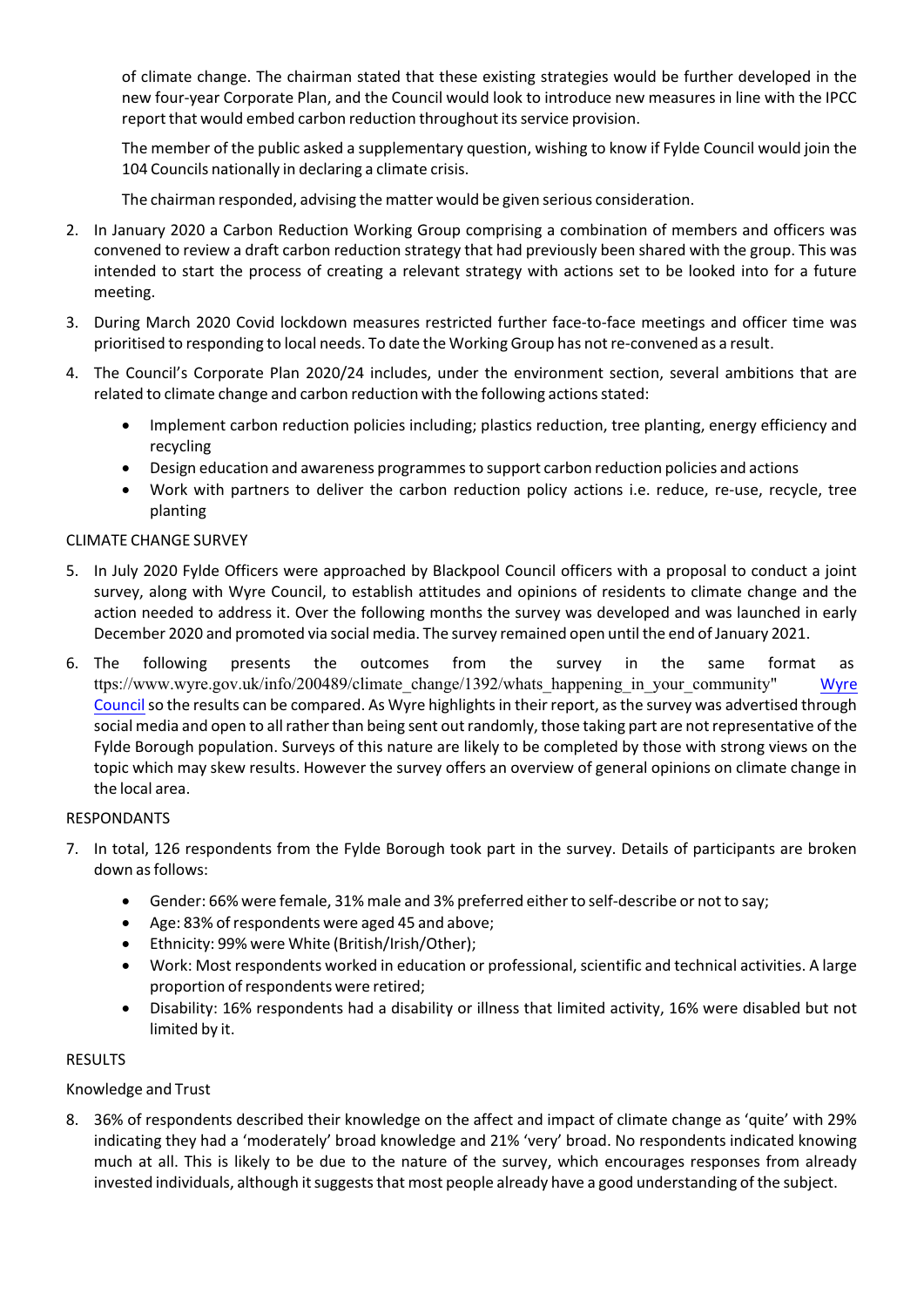- 9. When asked about the impact of human activity on the increase in global temperatures, 56% of respondents agreed this was 'definitely' responsible. A further 31% stated that human activity was 'probably' responsible, whilst only 13% believed other factors to be responsible. This suggests a relative consensus on human activity causing climate change, with limited scepticism among respondents.
- 10. The survey asked how much trust individuals put in different sources of information related to climate change. Respondents mostly put their trust in receiving information about climate change from scientists(80% stated 'a lot of trust') and environmental organisations (55% stated 'a lot of trust'). Receiving information from family members, government bodies and colleagues was also trusted to a lesser extent. Conversely, energy suppliers were not trusted very much, followed by the media.

## Impact of Climate Change

- 11. It was widely agreed that all parts ofsociety (split by governments, organisations and individuals) has a vital role to play in addressing climate change, with greater onus (91%) on governments in particular.
- 12. Respondents were asked whether they thought climate change has already negatively affected different locations. 'Other places in the world' were viewed by 71% as being negatively affected a great deal. Around 55% believed Britain and the Fylde Coast had experience negative effects of climate change to some extent with their own homes being lessimpacted.
- 13. When asked how concerned they were about current effects of climate change on different locations, 71% were very concerned about 'other places in the world' and 51% about Britain. Respondents were quite concerned about the local area and their own homes.
- 14. Within the last 5 years, respondents identified that the greatest impacts of climate change locally were less biodiversity, flooding from rainfall, worse weather and changes in the natural environment (eg lower stream or pond levels). They also noted that there has been a change in biodiversity (as opposed to less biodiversity), an impact on outdoor activities, local food production and deterioration in buildings as a result of worsening weather.

# Individual Actions‐ Travel

- 15. The more environmental modes of travel that respondents currently use regularly is to walk, cycle or use a scooter, with occasional public transport use. Driving an electric car or carsharing was least used. Of those who didn't use these options, most common responses were that electric vehicles are too expensive with a lack of charging infrastructure and that public transport is costly, unreliable and doesn't go to suitable destinations, particularly in the rural areas. Some mentioned that the Covid pandemic means that car sharing and public transport are unsuitable.
- 16. For future changes to travelling activities, most respondents (80%) would consider increasing how much they walk or cycle/use a scooter. Using an electric Car (71%) and public transport more (65%) were also popular options. 64% also said they would consider reducing the amount they travel. A significant number (47%) would not consider car sharing. Of those who wouldn't consider these options, most indicated similar reasons as before with cost and convenience being key concerns as well asthe environmental impacts of electric cars.

## Individual Actions‐ Other Actions

17. The survey provided a variety of options of more environmentally friendly behaviours and asked what actions respondents currently take, would consider in future and wouldn't consider. Respondents indicated that they are already doing a number of positive behaviours (Figure 1). Actions most would consider in the future included major energy efficiency improvements in homes (e.g. new boiler, solar panels), as well as switching to a renewable energy provider. Fewer respondents would consider eating more vegetarian/vegan food, participating in environmental campaigns or buying less and/or second-hand items.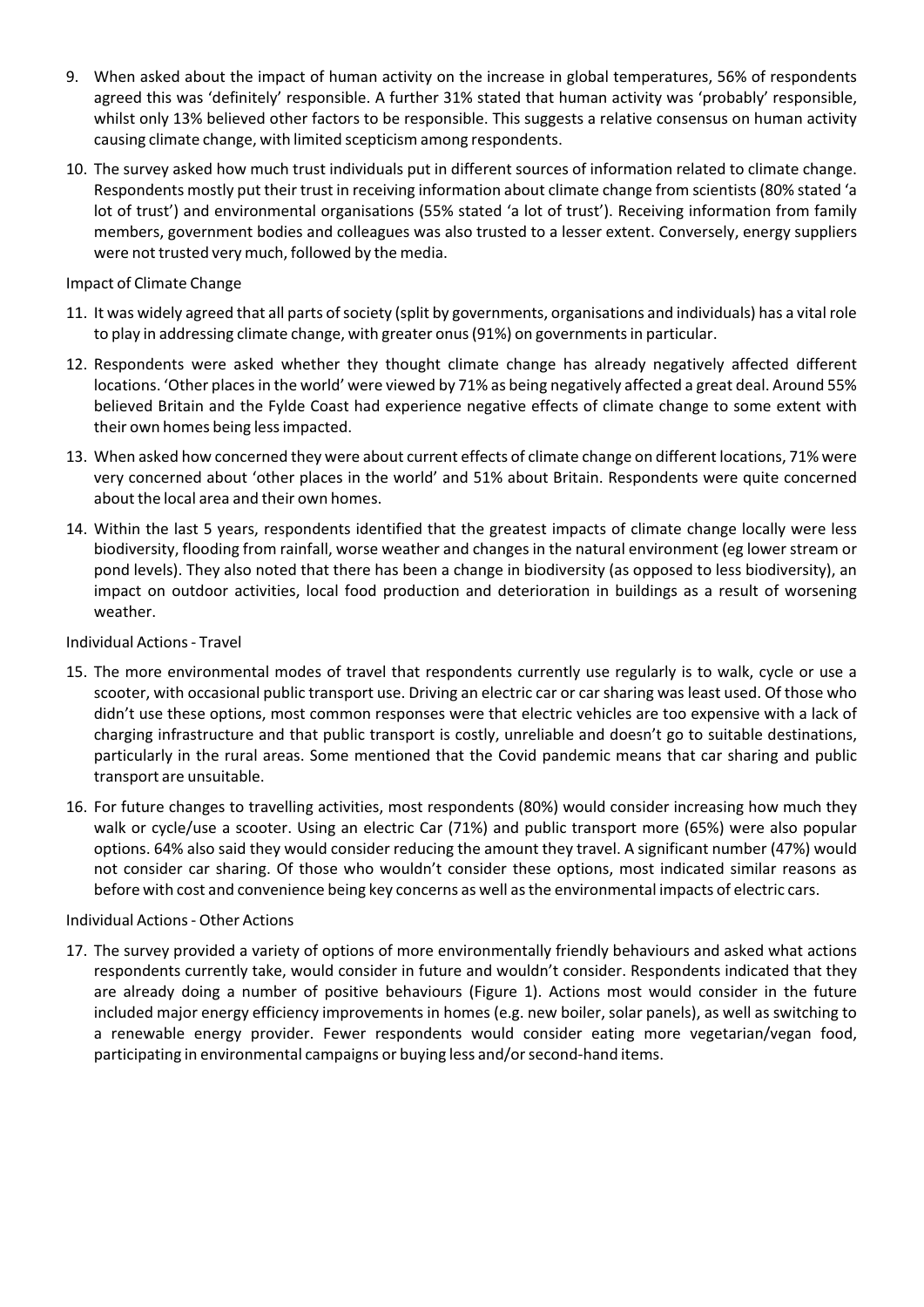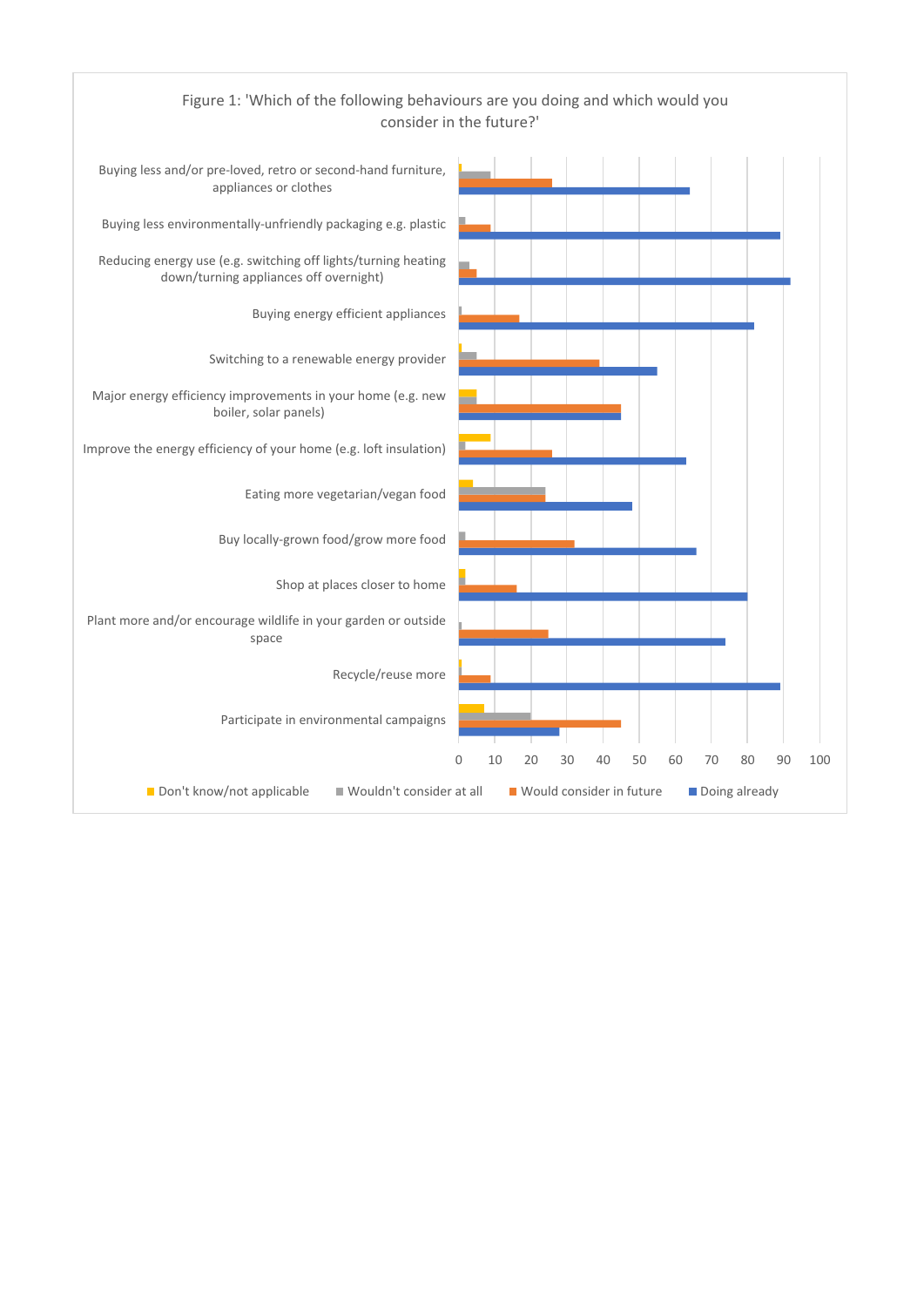

Other behaviours suggested by respondents included using cloth nappies, composting food, not using pesticides, environmental education, avoiding buying plastic products, using ethical banking, reduce food waste and buy seasonal food.

18. Those who would not consider any of the above actions gave reasonssuch as Their age/being too old to change, not liking vegan food, have concerns about environmental campaign groups and sourcing services from those who support those groups and that new products can be almost as cheap assecond hand ones.

Individual Actions – Motivation and Ability to Change

- 19. The top three motivations for changing behaviours were thinking about future generations, health and ethical beliefs. High numbers also considered saving money and wanting to spend more time outside. Other suggested motivations including benefits to the environment.
- 20. 87% of respondents either agreed or strongly agreed that they were able to make changes that help to tackle climate change. Only 5% disagreed with one reason given that they did not believe climate change is a man‐ made phenomenon. Others suggested that businesses, organisations and the government need to do more and that personal changes will not contribute much to tackling biggerissues.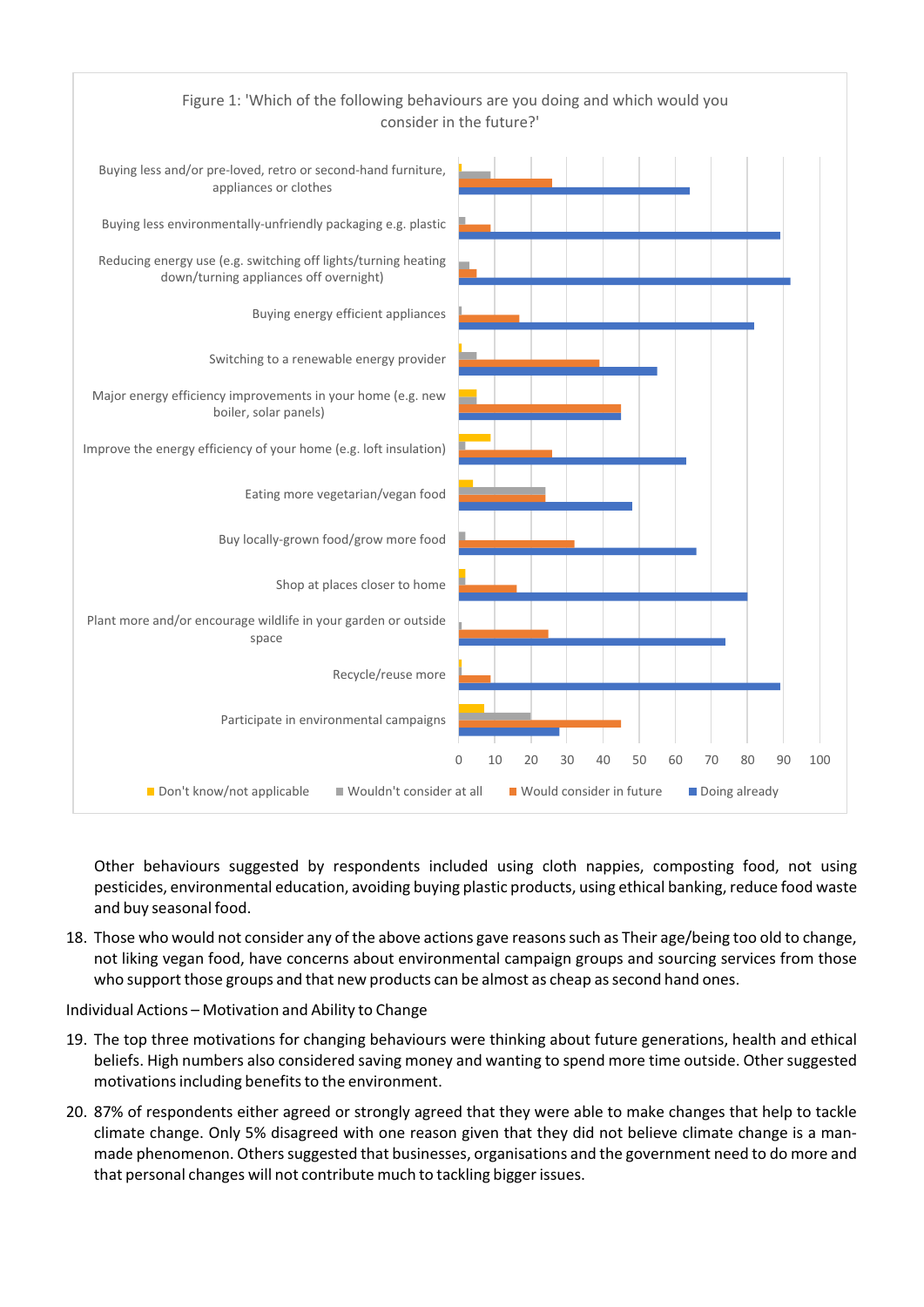## Council Actions

- 21. Respondents were asked what actions the Council should take to make the area more environmentally friendly. 80% supported the council in introducing measures that encourage people to adopt environmentally friendly behaviour, with 45% indicating that people should be forced into changes. 65% agreed that the council should support local businesses with information and grants. Only 3% considered that individuals and businesses should be left to adapt their own behaviour.
- 22. Figure 2 shows that from a list of suggested actions for the council to take, respondents would strongly support the council planting more trees and plants, setting tougher environmental standards for new developments, introducing more recycling options, and supporting renewable energy generation. Efforts to seek additional power and resources from Central Government, introduce more pedestrian areas and provide more electric vehicle charging points were also well supported. None of the options were significantly opposed, though of those the prioritisation of bicycles and public transport over cars, taking enforcement action on people not recycling and introducing more pedestrian areas had the most opposition.
- 23. Other suggested actions the Council should take include removing the green waste subscription charge, restricting the amount of development on green spaces and consider housing types that take less space and provide more vegetarian/vegan catering for Council events and meetings. The Council could also publish updates on progress to carbon targets and involve the public, aim to be a Carbon Literate Organisation through the Carbon Literate Project, set up a local Environment think tank, ensure local towns have a range of shops and services to reduce customers travelling further and consider the impact to the climate on all planning decisions. Other suggestions were that the Council should support home working, on new developments ensure more trees and shrubs are planted rather than just grass, stop mowing road verges that wild flowers have seeded, educate the populace and discourage dog ownership.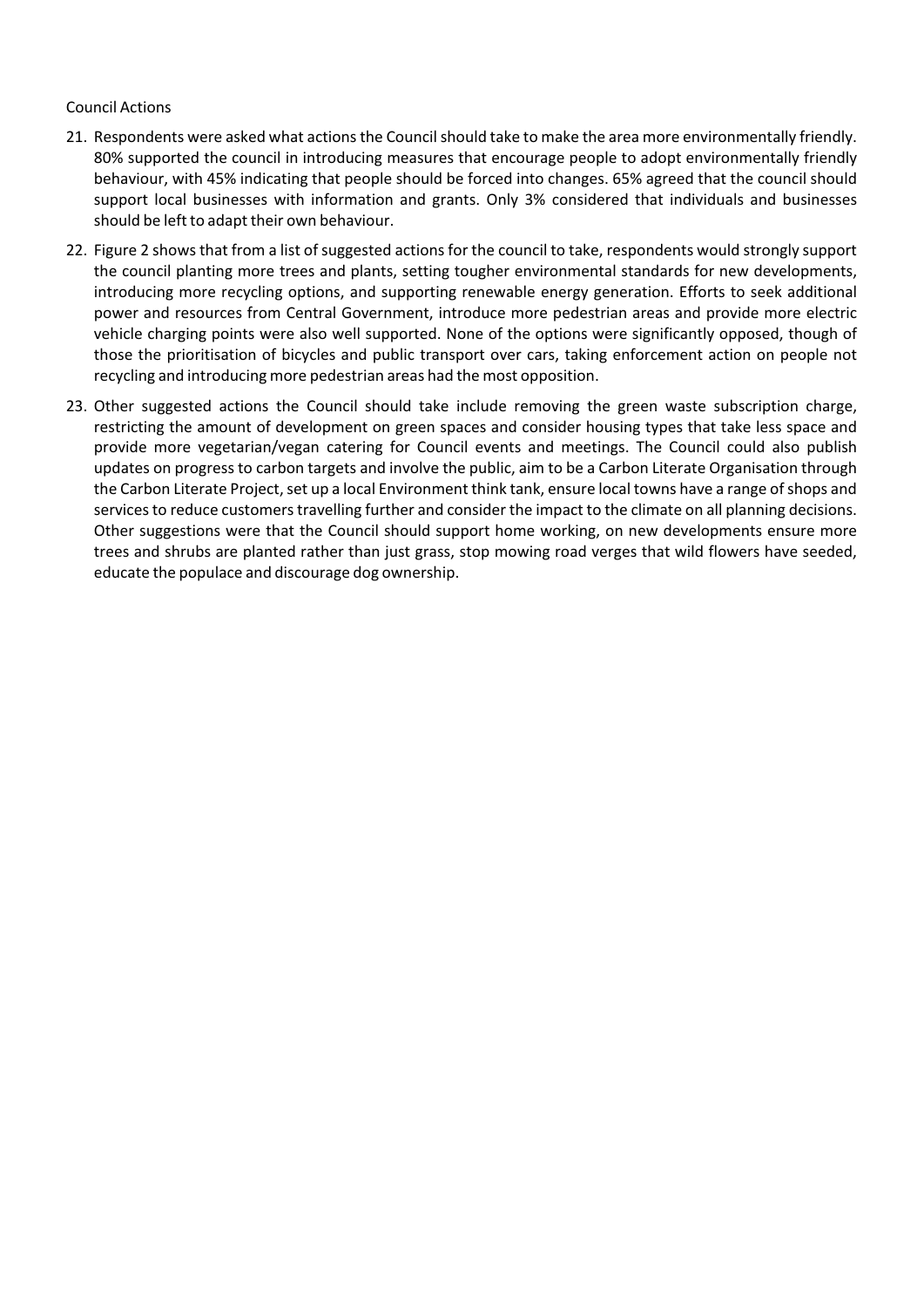

- 24. Respondents were in strong support of all suggested actions for the council to best support communities to tackle climate change and increase sustainable activity in the borough (Figure 3). The most popular actions were changing planning policies to encourage carbon neutrality in the community with 80%. Almost all others had over 70% support. The lowest support was for offering financial incentives to local community and business environmental projects, though over 50% strongly supported this.
- 25. Other ideas offered on how the Council could support communities included providing more bus lanes, look at Carbon Literacy training, employ someone/a team to work with individuals, families, organisations and businesses to encourage buy‐in, on new developments improve access by paths for cycling and walking as well as providing bus routes as may new developments are only accessible by car, limit car use in town centres and create a citizens assembly.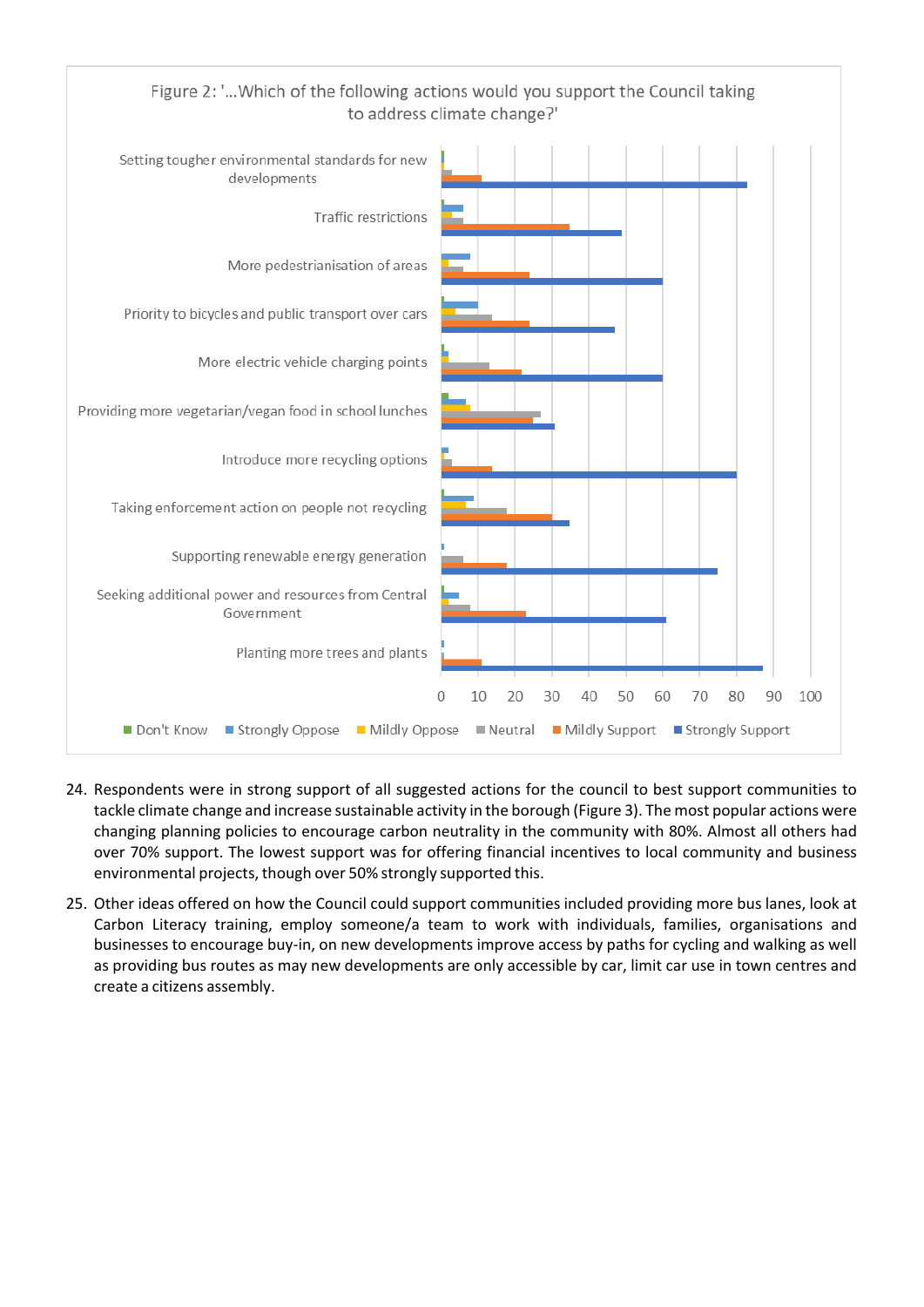

26. Respondents were asked to select their top three areas of society for the council to work with to help make the area a more environmentally friendly place. The construction industry was most strongly supported with tourism, retail and leisure, homeowners, manufacturers and public transport providers also being well supported. Other suggestions included environmental charities and the County Council regarding highways, schools and as waste disposal authority.

# Suggested Actions

27. Further to the actions set out previously, respondents were asked three further questions; to state what public sector organisations (including the Council) should be doing to reduce their impact on the environment, to state what businesses and other organisations should be doing to reduce their impact on the environment and how could the Council support organisations and the public to make the most of a changing climate. The responses to these are set out in tables 1‐3.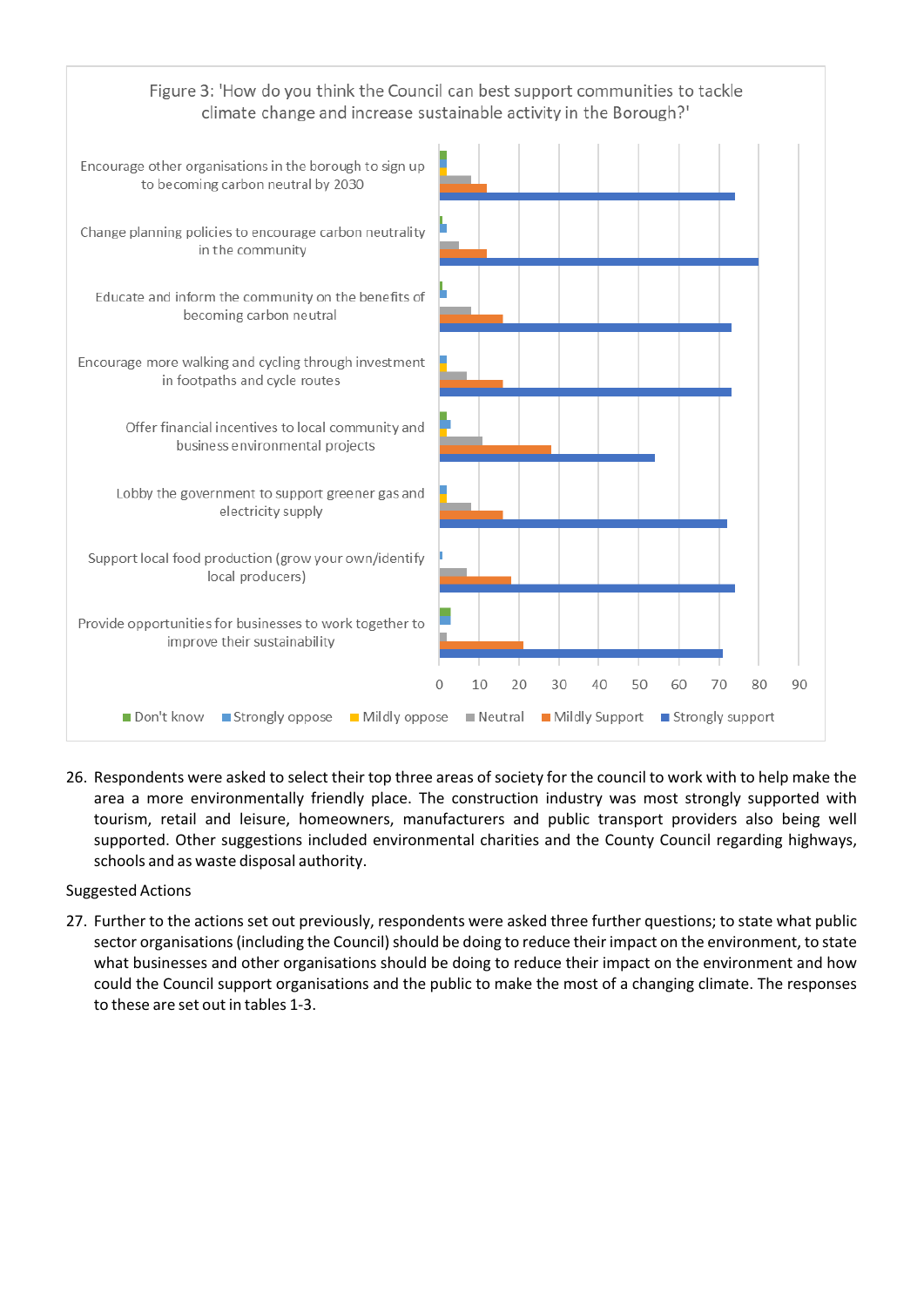Table 1 – 'What additional steps should the Council and other public sector organisations be doing to reduce their impact on the environment?'

Local sourcing.

Switch to renewable energy providers and source local and organic food wherever possible

Ensure Local plans include environmental protections and create more natural green space. Ensure businesses work to lower carbon footprint. Make sure developers build environmentally friendly houses. Install more cycle paths.

Using more renewable resources and energy providers. Turning lights off when buildings not in use! (obviously not all buildings can do this!)

Recycling shouldn't be a option, it should be compulsory Public transport needs to be cheaper for people to use it is unsafe to cycle in this country ‐ very narrow lanes and no cycling paths Being green should be encouraged by the council or the government through financial Support or other support

gp surgery and pharmacy should send repeat prescriptions in reusable packaging.

more promotion of social prescribing to encourage people to spend more time outdoors

Reduce single use plastics

Make sure they lead by example. Run campaigns to advertise when they've done good work in this area.

All organisations need to understand their current carbon /environmental footprint first in order to take effective action, so monitoring of energy use, water use and waste volumes is crucial. They need a dedicated environmental manager for each organisation to review resource use across the business. From there they can make changes to systems and behaviours. Procurement policies to ensure always buying eco-friendly appliances and products e.g. Cleaning chemicals and paper products (ideally from recycled paper or FSC labelled). Sourcing Fairtrade tea and coffee etc and local produce where possible. Like Preston City Council has done, offer contracts to local businesses and providers to stimulate local economy and environmental change.

More services to oversee the changes.

Recycling and reusing items. But these areas are not significant areas

Stop using plastic.

Invest in affordable and reliable public transport and ensure homes are environmentally friendly

Lead by example

Have a plan, keep it up to date, reward success, make it visible, try to be a leader Consult with specialist and campaigners

Invest in new tech to replace the old inefficient machinery

Use more virtual meetings, Do more on environmental crime.

Solar panels on buildings, a visible way of trying to reduce impact.

Use renewable resources and go carbon neutral

Working together. Identifying areas of work which could be shared and implemented locally

1. Recycle segregated commercial waste. A disgrace that you haven't already. 2. Discourage HMOs in wards outlying employment centres to reduce car journeys.

Renewable energy sources, for example, solar panels/air source heat exchangers on public buildings (roofs/surroundings). Provide secure areas and facilities for cycles.

Making sure premises conform to the highest standards of sustainability. Reducing plastic use where it doesn't compromise medical safety. Putting more services online where feasible. Introducing electric vehicles where possible.

Do they operate recycling stations?

Training and education for all staff.

Recycling. I was in the Armed Forces and the amount of waste was criminal. The bigger the organisation the worse it is. Keep it local. Keep it small

GPs phone services (which is happening now, instead of people travelling to the doctors. Public sector organisations have more bike facilities (somewhere safe to lock up your bike, somewhere to get changed etc)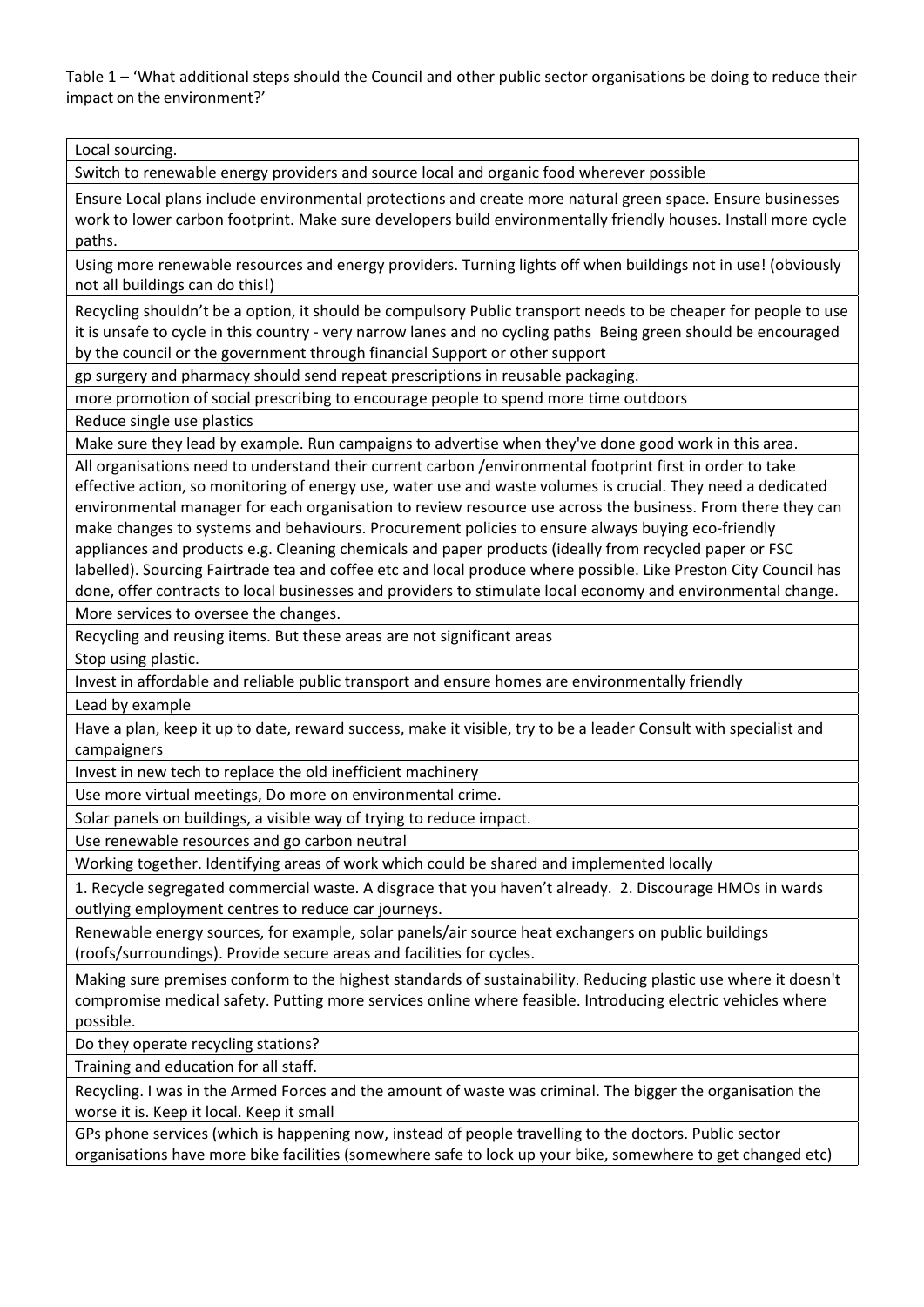So many! New housing schemes, GP surgeries, council buildings, schools and others SHOULD AUTOMATICALLY have solar panels, water saving systems triple glazing, NO. MORE building on flood plains Introduce a bottle recycling facility -- as in Germany- with deposits on plastic bottles (etc) Name and shame businesses which flaunt. environmental guidelines and REWARD innovative businesses. Have an annual competition maybe in schools for environmentally friendly ideas And much more. .

More energy efficiency in buildings and transport.

Ensure that medical waste is recycled.

With a new road under construction to Fleetwood it would make sense to me to have a new health centre off this new road to take in the areas of Poulton‐Singleton‐Great Eccleston‐Over Wyre etc .instead of a lot off individual surgeries which are getting more difficult to get appt

Action plans to reduce emissions and generate clean energy at a small scale as quickly as possible

Turn lights off when not needed. Use less plastic. Avoid waste.

To provide positive action and not just rhetoric.

Energy efficient/generating buildings Greener support vehicles Turn off engines in police vehicles when parked. Lead by example

As now under COVID, do more video calls and telephone calls by GPS etc. Police and fire and ambulances to have all electric vehicles. Stop use of paper and go completely digital by having a more secure system for customer records and use of for example small iPads at each bed etc. You see so much paper and form filling everywhere now

Make it easier and cheaper to recycle. Have better, cleaner recycling facilities. Use electric vehicles where possible, need more charging points. Electric vehicles need to be cheaper, address issues over sourcing minerals for batteries. Educate staff on behavioural changes. Do as much as we can on line, but without removing key and necessary social interactions.

Lead by example, eg all public buildings to have solar panels

Better coordination between organisations to reduce wasting resources

all should have solar power installed by default

Turn street lighting off at midnight. Stop doing housing developments in rural areas, do them in brownfield sites.

recycling in office buildings, using more sustainable energy in office/public buildings, encouraging and incentivising employees to car share (post-pandemic)

Council, protect green pace, invest in non‐private car infrastructure, demand new homes produce some of their electricity themselves. Public sector, not may area of expertise

I think that legislation is the answer. Businesses must be forced to get on board with this.

Review waste generated and ensure disposal routes are high on the waste hierarchy.

Use more sustainable resources, less plastic and less waste. Recycle more. Encourage more healthy activities and improve air quality.

Be more of a presence

Green energy Improved access to recycling Access to greener products/consumables

Recycling at places of employment. Waste management needs to be reduced.

All should be taking steps to set an example to the public

Make their commitment to greener policies more visible including information about practical steps individuals can take to reduce their carbon footprint

The council should be preventing the building of unnecessarily large houses on every available space in this area. There is little natural area to exercise apart from the beach. The moss is /was a wonderful habitat for wildlife - squeezing all the water out to make space for housing is an incredibly fool hardy decision in which the ramifications will be seen in years to come. Create scrub and glades in spare land which will provide health benefits and perhaps jobs for conservationists.

invest in renewable energy and green tech

electric vehicles more reusable products

Adopt sustainable energy sources.

Use their financial budgets to set an example how to be eco-friendly. Solar panels on public buildings, etc.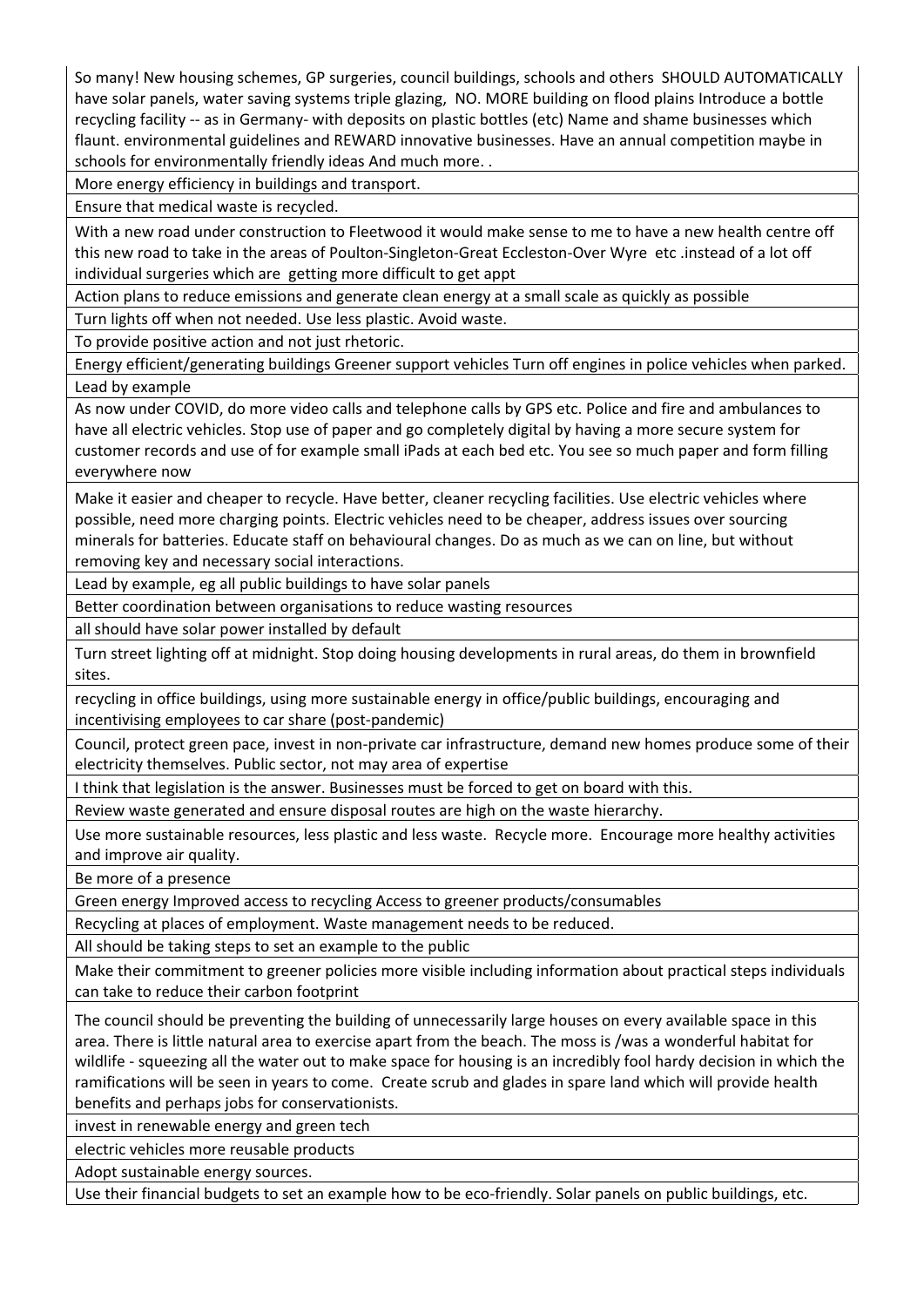Electric buses/ vehicles, reduce waste and recycle more. Accept greater range of wastes in recycling.

NHS social services healthcare recyclable PPE find a substitute for incontinent products which take years upon year to decompose NHS complete wastage when supplying aid eg commodes walking cranes to people when not even used refuse to take back

Table 2 – 'What additional steps should businesses and other organisations in your area should be doing to reduce theirimpact on the environment?'

focus on being more energy efficient, minimising plastic waste and selling local produce and locally made goods Move to renewable energy. Energy reduction. More reuse/recycling.

Change fuel provider or usage. Local delivery so not as many travelling to stores. Change to better packaging forms eg paper as often as appropriate. Reward customers who bring recyclable containers to take products home.

Work together; be more transparent when it comes to their sustainable policy

our local area has had recycling bins removed, please put them back outside pubs etc

Building less new houses or building additional Infrastructure ie schools, dentists, GP surgeries to cope with additional residents

Recycling instead of burning cardboard, improving systems to stop pollution getting into our water ways, Educate employees, consider what they can do and implement it.

As above with the monitoring of energy, water and waste as a starting point. This can help reduce costs and give a true picture of resource use. Weekly meter readings should be aimed for as minimum. Can also encourage both public and private organisations to opt for renewable energy supplier. Make Your Money Matter pensions scheme for green investments. Carbon labelling of products such as food and appliances, so not only does the consumer see the monetary cost but the environmental one too.

Undertake a yearly assessment from the local government Environmental office to ensure complying with latest environmental introductions/changes

Huge penalties for fly tipping and farmers polluting

Recycle much more.

Less plastic and non recyclable packaging

Lead by example

Offering collaboration with the Council Making their commitments visible

Am sure they are doing the best they can put up wind sails at the Clifton Drive end of the Square

Reduce waste, plant more trees.

Packaging, wastefulness, get rid of the outdoor heaters at the Lytham restaurants

Use renewable resources and go carbon neutral, reduce wasteful packaging, recycle used appliances

Still not enough being done to reduce plastic in some areas. Still able to use plastics bags in even larger stores and smaller shops. Should be using paper bags now completely. Packaging also.

Provide secure facilities for cycling customers/employees and visitors.

Acknowledging there is a problem would be a first step. The council can inform in an unbiased way.

Do they operate recycling stations?

Closer communication between businesses etc to cooperate in reducing their impact on lifestyle and environment. Learn more so that they know what they can do to help.

Consider the amount of home deliveries of single packages, encourage people to walk to shops to collect goods instead. Discourage the amount of delivery vans on the road (and causing damage to pavements by parking on them)

Advertise their intentions of reducing waste. Sell refills of products instead of plastic bottles on every sale

Ask their customers for suggestions? Advertise and SHARE any good practice. And much more ...

Less food packaging, no single use plastics, energy savings.

Separate waste into recycling bins for everything.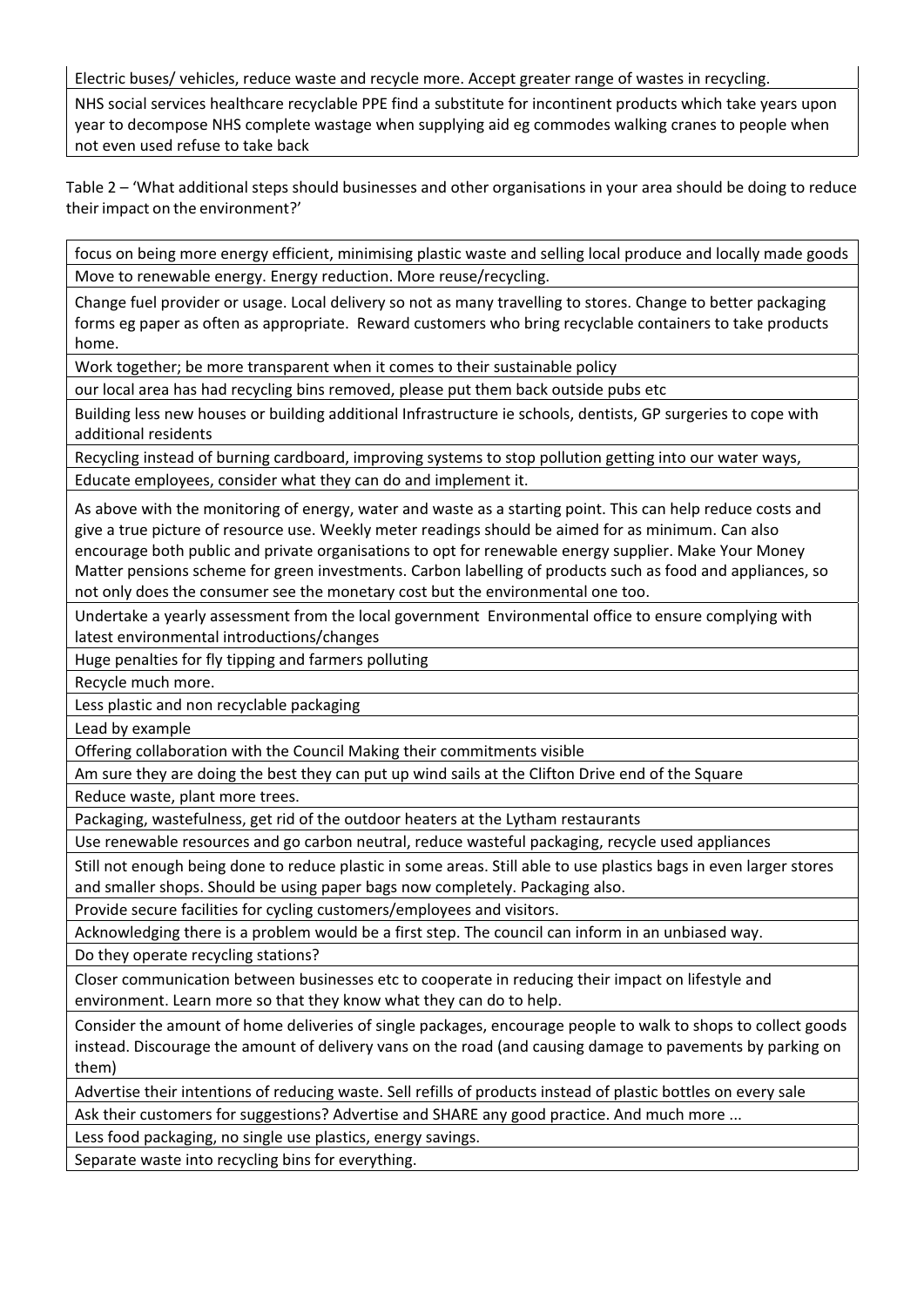I have found since the pandemic all shops pubs etc nave upped their game. It has certainly been a learning exercise.

Stop making useless products

Have incentives which would reward them for taking action.

Less plastic packaging More efficient building/office space

Again lead by example but also encourage local people to work with them

There should be clear guidelines, using ethical energy suppliers. More people enabled to work from home but again ensuring the social interactions necessary are in place. All businesses and organisations need to be adhering to guidelines like they would do for health and safety, food hygiene, human rights, equality etc

Each business setting targets to reduce their environmentally unfriendly waste ...and publicising them

Encouraging customers/patrons to arrive by sustainable transport not motor vehicles.

Less packaging more recycling

Reduction in approvals for fast food businesses

All council vehicles to be electric

Review their energy usage and type, and recycle. Get rid of plastic packaging. Reduce light pollution

reducing use of plastic bags and plastic packaging, using sustainable energy for buildings

Cut down waste in anyway. This includes energy wastage.

Less plastic. Less waste. Don't support fossil fuel industries. Don't subsidise the air industry. Supermarkets are a massive one. Make them source products which doesn't harm the environment, package less and local products

Review waste generated and ensure disposal routes are high on the waste hierarchy. Provide eco friendly packaging or no packaging if it's not necessary.

More recycling and reusing. Less waste. More sustainable resources.

Reusable/plastic free products. Compulsory recycling. Green energy. Create green spaces wherever possible in open spaces around their buildings.

Do not overwhelm them, encourage them strongly to talk to each other formally to help each other to understand their responsibility regarding this, supported by local experts. We should recruit more experts on these matters.

Adopt a Cycle/Walk to work scheme Recycling in the workplace Allow people to work from home sometimes to reduce travel if this is possible

After covid encourage reusable cups and less packaging

Publicise current actions and future plans.

Recycle and reuse. Builders are very wasteful in my experience.

invest in renewable energy and green tech

audits

Adopt sustainable energy sources.

Give them a financial incentive to go green.

Use less packaging

Clean up shop fronts stop using plastic bags. Turn lights to low keep waste to minimum use electric cars

Table 3: 'How could the Council support organisations and the public to make the most of a changing climate?'

Get involved with more national environmental charities

Promoting renewable energy and sustainable diets

giving financial support for people and businesses to become more energy efficient and use renewable energy

Promoting schemes. Raising awareness. Help funding community projects such as renewable energy or growing own food. Pressure government to also support financially. Reward innovation.

Ban plastic wrapping altogether! Maybe with just a few exceptions.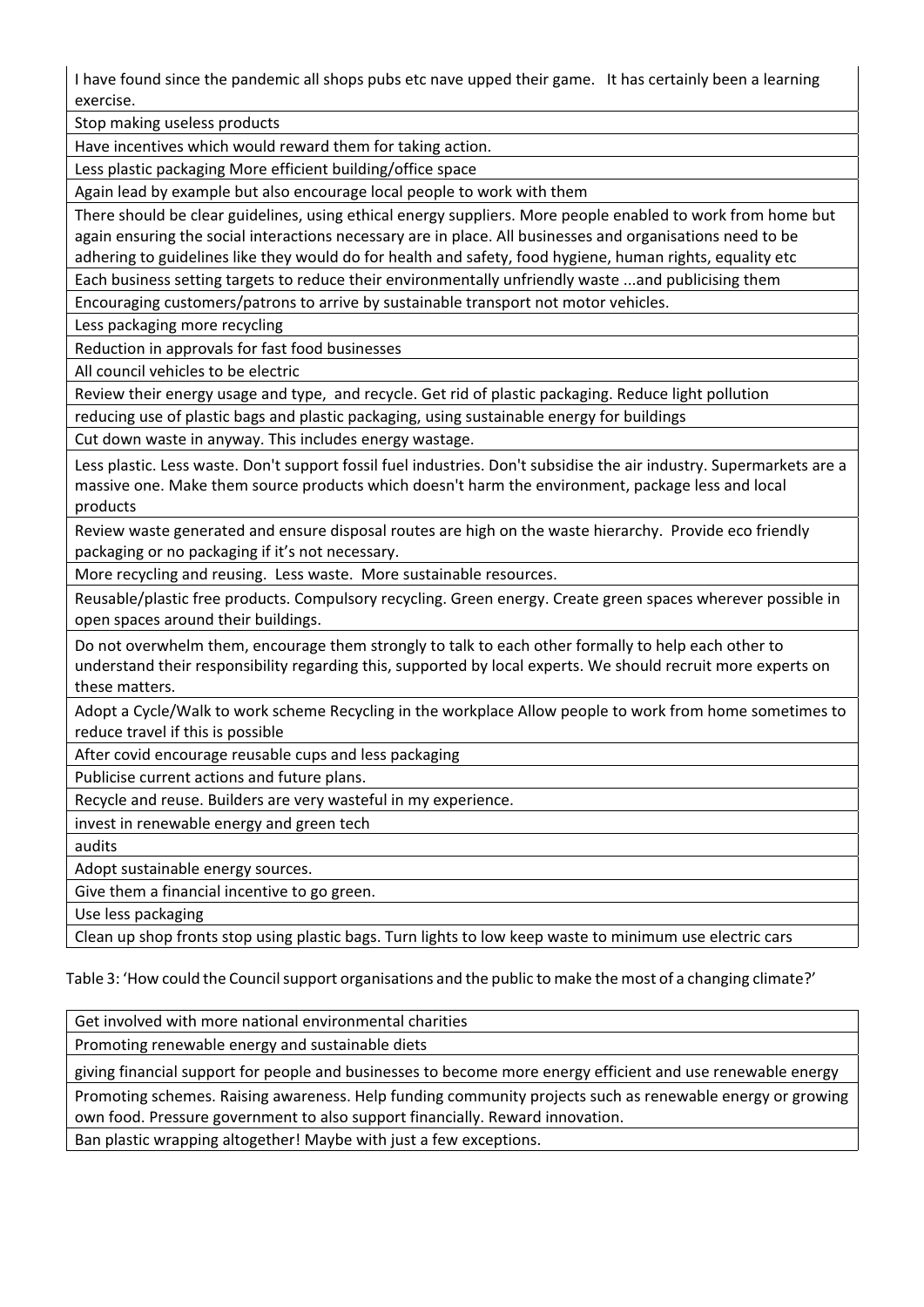But we shouldn't be making the most of the climate change, we should do everything in our power to stop it. These actions should be enforced as there is no time to waste and the population along with the businesses have already proven that they can't be trusted to do their own thing. It needs to be an official requirement!

Education ‐ at all levels, schools, adults, families, businesses

Campaigns, media education, get case studies to share.

Public feed-in mechanism to local action plan and actions taken. Need public to buy into living in a low-carbon economy and see the benefits, not just the costs.

Financial rewards

Educate, encourage planting of trees and hedgerows as the Fylde is particularly low on both. Ensure more environmental development.

Provide more accessible information to the local general public. A lot of people don't recycle.

Information and communication on the issues, what steps to take, mitigation strategies and ways to adapt to the changes

Continue to plan for worst case scenarios and be flexible with existing plans if they have not been drawn up with climate change at the forefront of thinking. Inform, inform, inform.

By supporting in any way they can both financially and providing the necessary information. If people don't know what to do they obviously won't do anything.

Maybe think of different plants to help biodiversity.

Reward and celebrate those organisations and members of the public who do something particular to prevent climate change. Encourage the sharing of ideas

Ensure early signs of possible property damage or risk to life are dealt with immediately before they gat a foothold

Encourage the public to attend Council Meetings

Promote and encourage reducing their carbon footprint

Encourage plant growing Distribute seeds and tiny plants to encourage people to take an interest in growing encourage allotments

By rewarding and publicising their efforts

Proactive adoption of measures which anticipate future climate change

Education Grants

More cycle lanes, I'd love to cycle from my home to Lytham, instead of driving, but the only/reasonable route has no pavement or cycle lane and is far to dangerous to cycle on.

We have to encourage people to think about global issues, not just local. Climate breakdown will lead to more climate refugees. This will impact everyone and we need to be more understanding

Education innovation and creativity. Inter‐generational workshops such as older individuals promoting seasonal cooking

Perhaps grants to help improvements or change the planning so that it speeds up such improvement. Stop being so picky when new ideas don't fit in with the surrounding areas and buildings.

Get some guidelines in place. Provide financial support where necessary. Work together with businesses and organisations, get some publicity out there, engage the parish and town councils more effectively.

Set up forums to discuss

Greater provision of safe and segregated cycle lanes that allow all ages and abilities to use them. Get more people on public transport. Get out of the mindset that you can only get there by car.

Educate to improve awareness

All new build houses to have solar installed to gain planning permission. no solar no permission to build.

By opening up the local tips again and stop charging to waste disposal. It's very difficult round here to dispose of some items. No wonder people fly tip. Us as a company have to pay a lot of money to tip items which cost gets put onto the customer

incentivising carbon neutrality,

More education